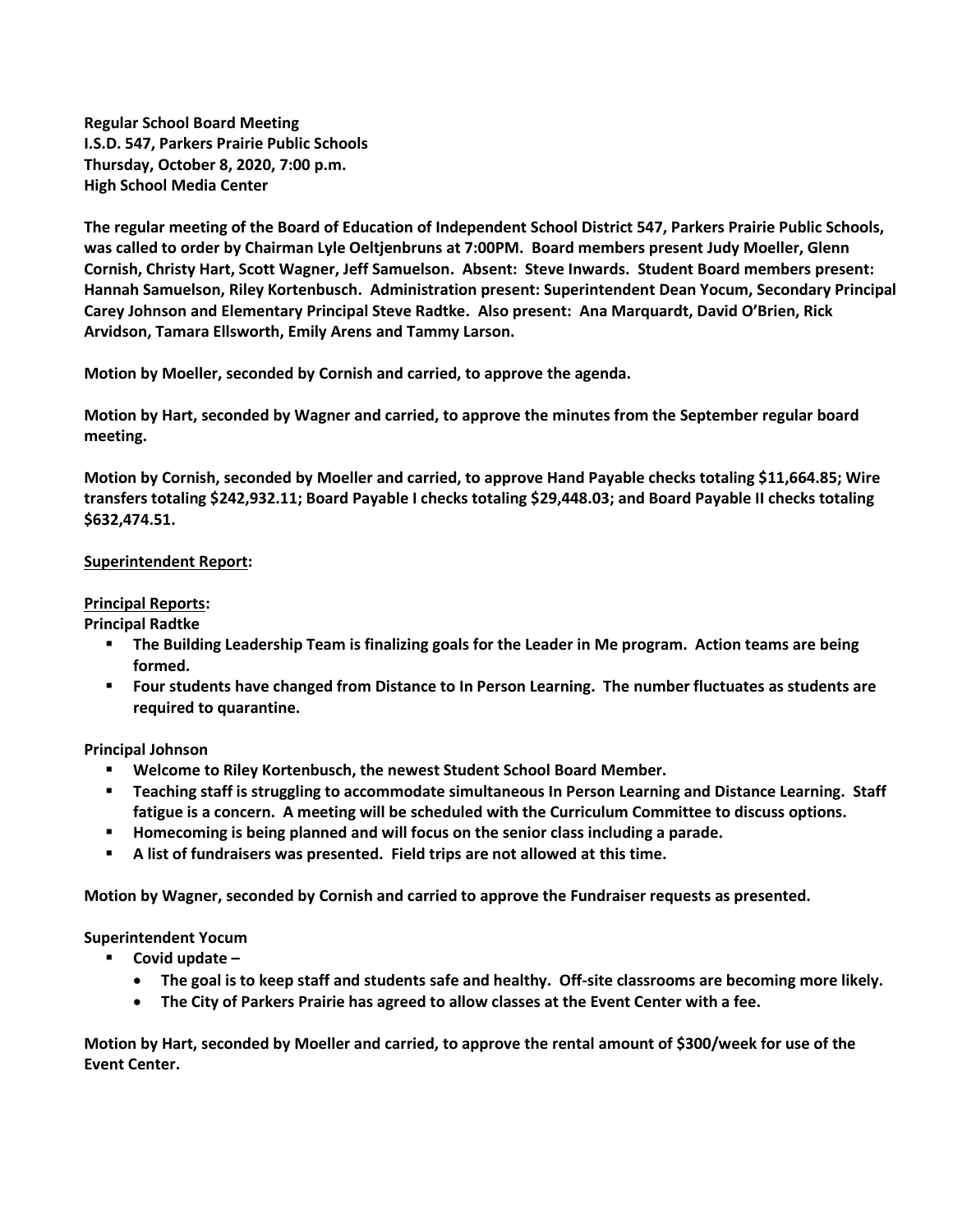- **Construction update –**
	- **The Fitness Center is on track to be done by early November, possibly ready for use by mid-November.**
	- **The Elementary parking lot is scheduled to be paved in 1-2 weeks.**
	- **The Childcare center is scheduled for completion at the end of December. A Childcare Center Committee was suggested. Opening depends on staffing and licensure.**

## **Unfinished Business:**

**Motion by Samuelson, seconded by Cornish and carried, to approve Policy 522 Title IX Sex Nondiscrimination Policy.**

**New Business:**

 **A RESOLUTION TO ACCEPT DONATIONS as listed below was introduced by member Cornish, seconded by Hart and passed unanimously. The complete resolution is on file with the District Office.** 

| From                          | For                                            | Amount          |
|-------------------------------|------------------------------------------------|-----------------|
| <b>Midwest Bank</b>           | <b>Parkers Prairie Elementary for supplies</b> | \$150           |
| <b>Glenn and Mary Cornish</b> | Eighty-eight (88) masks                        | Valued at \$440 |

**Motion by Samuelson, seconded by Wagner and carried, to canvass the election results at the November regular meeting.**

**Motion by Moeller, seconded by Cornish and carried, to approve the submission of the Assurance of Compliance to the Minnesota Department of Education.**

**Motion by Samuelson, seconded by Wagner and carried, to hire Rachel Denny as a Junior High Volleyball Coach.**

**Motion by Samuelson, seconded by Hart and carried, to hire Heather Trosdahl as an Assistant Volleyball Coach.**

**Motion by Hart, seconded by Wagner and carried, to hire Kyle Owings as a Junior High Football Coach.**

**Motion by Hart, seconded by Samuelson and carried, to accept the resignation of Andrew McDaniel as an Assistant Boys Basketball Coach.**

**Motion by Cornish, seconded by Samuelson and carried, to approve the Security Agreement with the City of Parkers Prairie.**

**Motion by Cornish, seconded by Wagner and carried, to approve the E-Learning plan as presented.**

**Motion by Samuelson, seconded by Hart and carried to approve the Teacher Master Contract for July 1, 2019 – June 30, 2021.**

**Motion by Samuelson, seconded by Hart and carried, to hire Teresa Harstad as a Paraprofessional.**

**Motion by Samuelson, seconded by Hart and carried, to hire Chad Knapp as a Paraprofessional.**